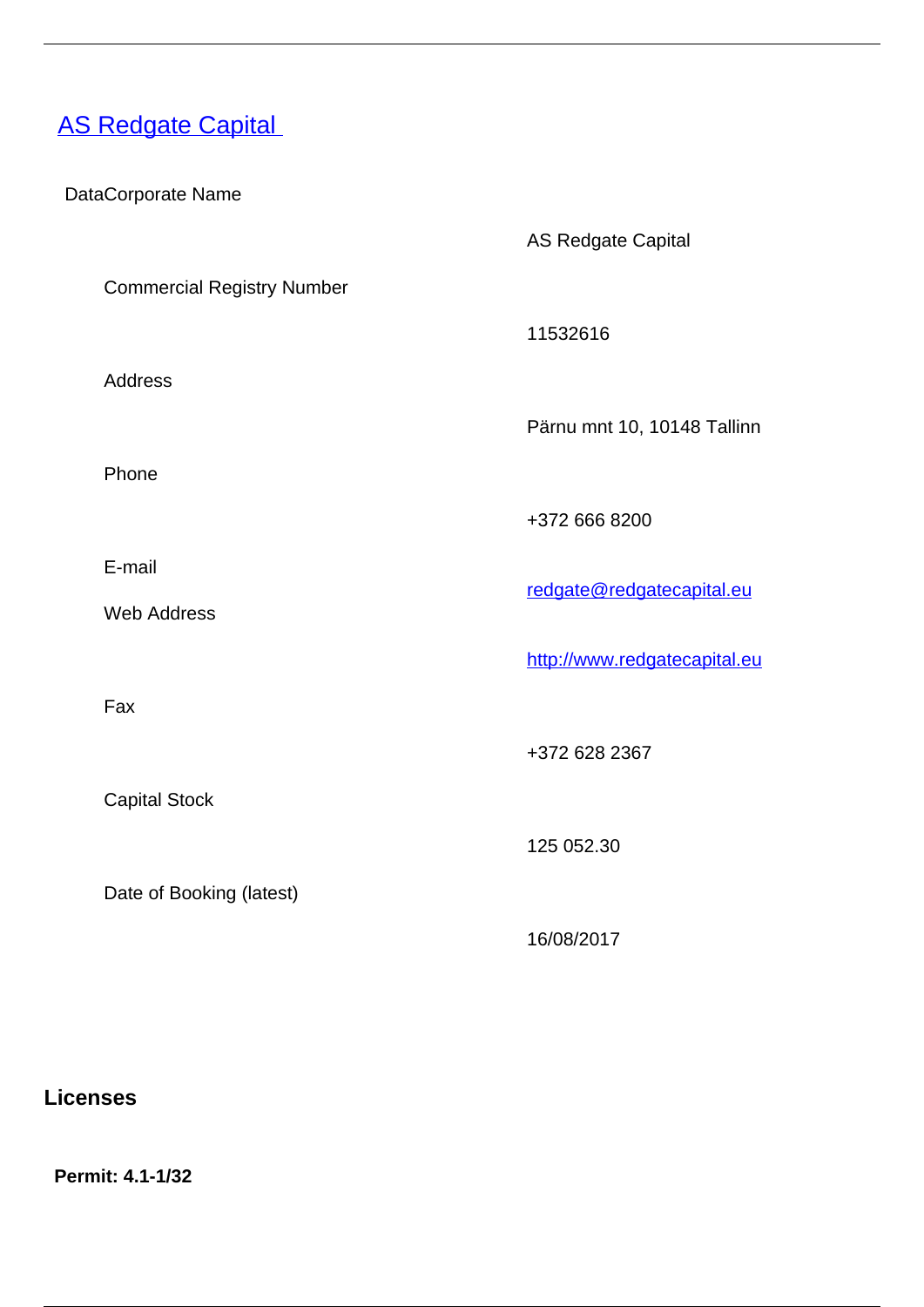Number of a decision to grant an activity licence or to enter in a list

4.1-1/32

Date of a decision to grant an activity licence or to enter in a list

12/02/2018

Service specified by license

1) Reception and transmission of orders in relation to one or more financial instruments.

7) Placing of financial instruments without a firm commitment basis.

3) Advice to undertakings on capital structure, industrial strategy and related matters and advice and services relating to mergers and the purchase of undertakings.

 **Permit: 4.1-1/7** 

Number of a decision to grant an activity licence or to enter in a list

4.1-1/7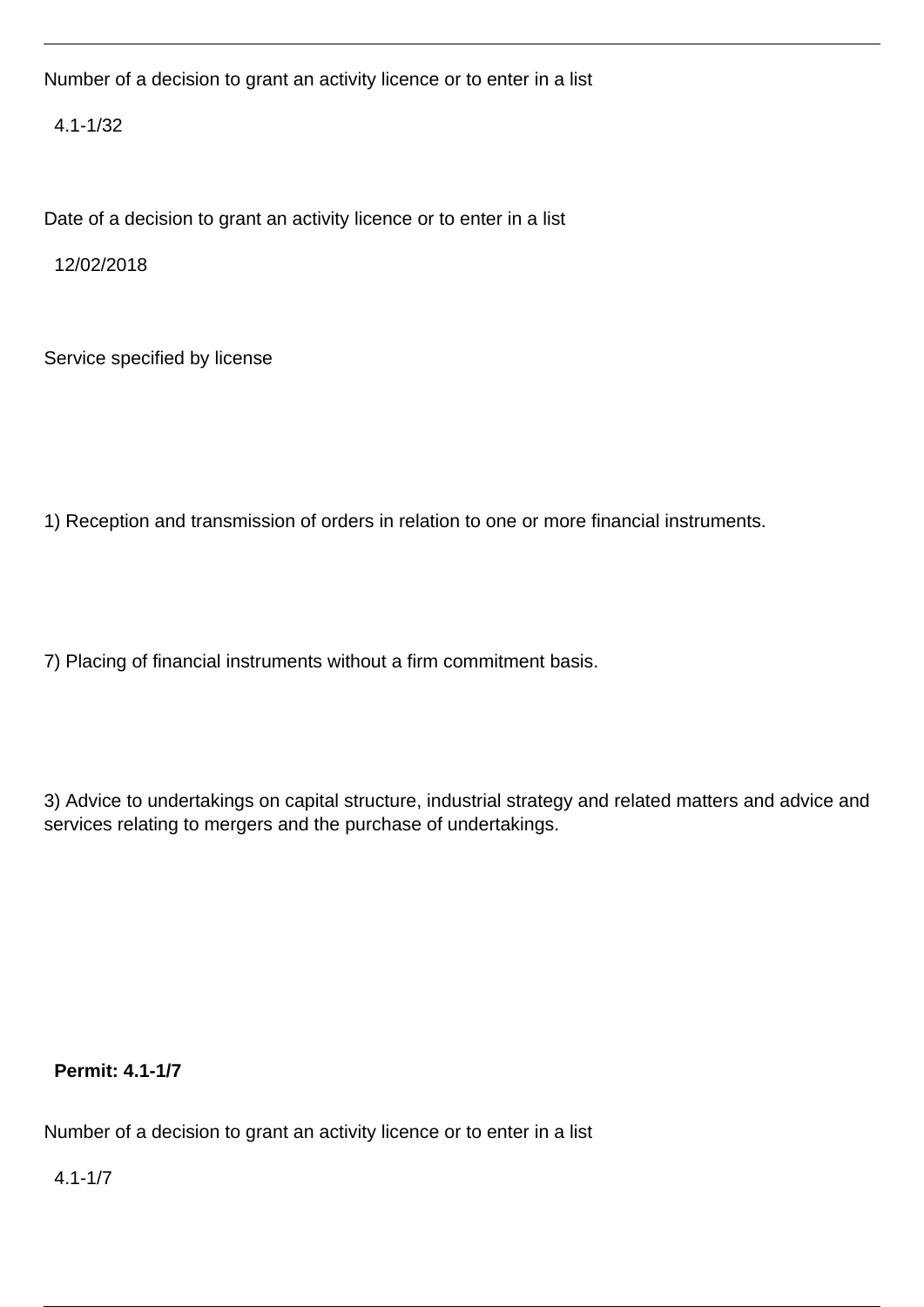Date of a decision to grant an activity licence or to enter in a list

17/01/2022

Service specified by license

2) execution of orders related to securities in the name of or for the account of the client

5) provision of investment advice

 1) safekeeping and administration of securities for a client and activities related thereto, including receipt of securities transfer and pledge orders and other orders related to the encumbrance of financial securities from clients and forwarding or execution thereof

 5) preparation or provision of recommendations on investment and financial analysis or other general recommendations in connection with securities transactions

### StakeholdersName

## REDGATE HOLDING OÜ

Participation in Percentage

100

## **List of cross-border services provided**

**List of cross-border services provided**

The date of receiving the right to provide cross-border services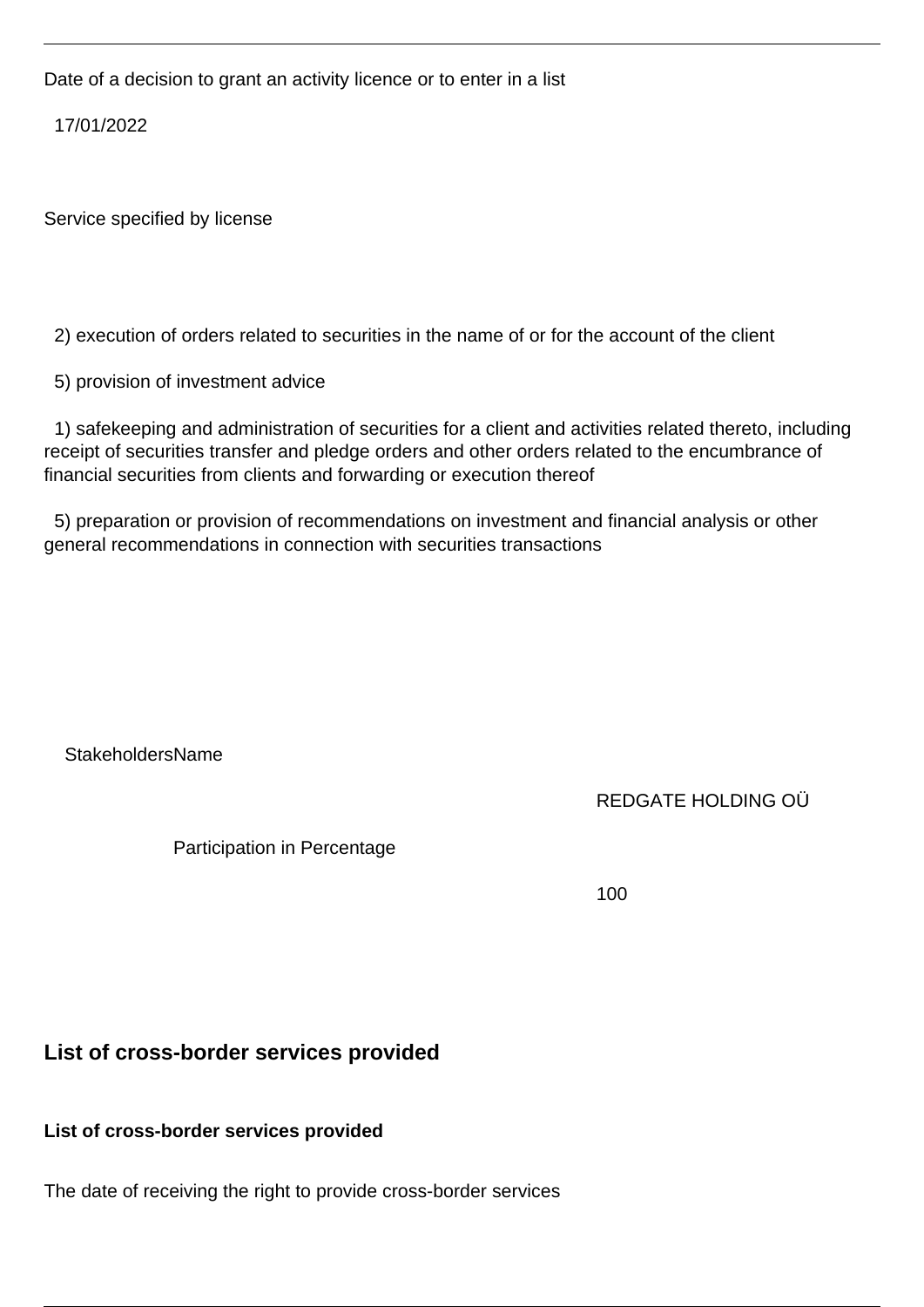#### 26/06/2018

The number of the ruling granting the right to provide cross-border services

4.1-1/93

The date of the ruling granting the right to provide cross-border services

25/06/2018

List of services

Läti Vabariik

### **List of cross-border services provided**

The date of receiving the right to provide cross-border services

26/06/2018

The number of the ruling granting the right to provide cross-border services

4.1-1/93

The date of the ruling granting the right to provide cross-border services

25/06/2018